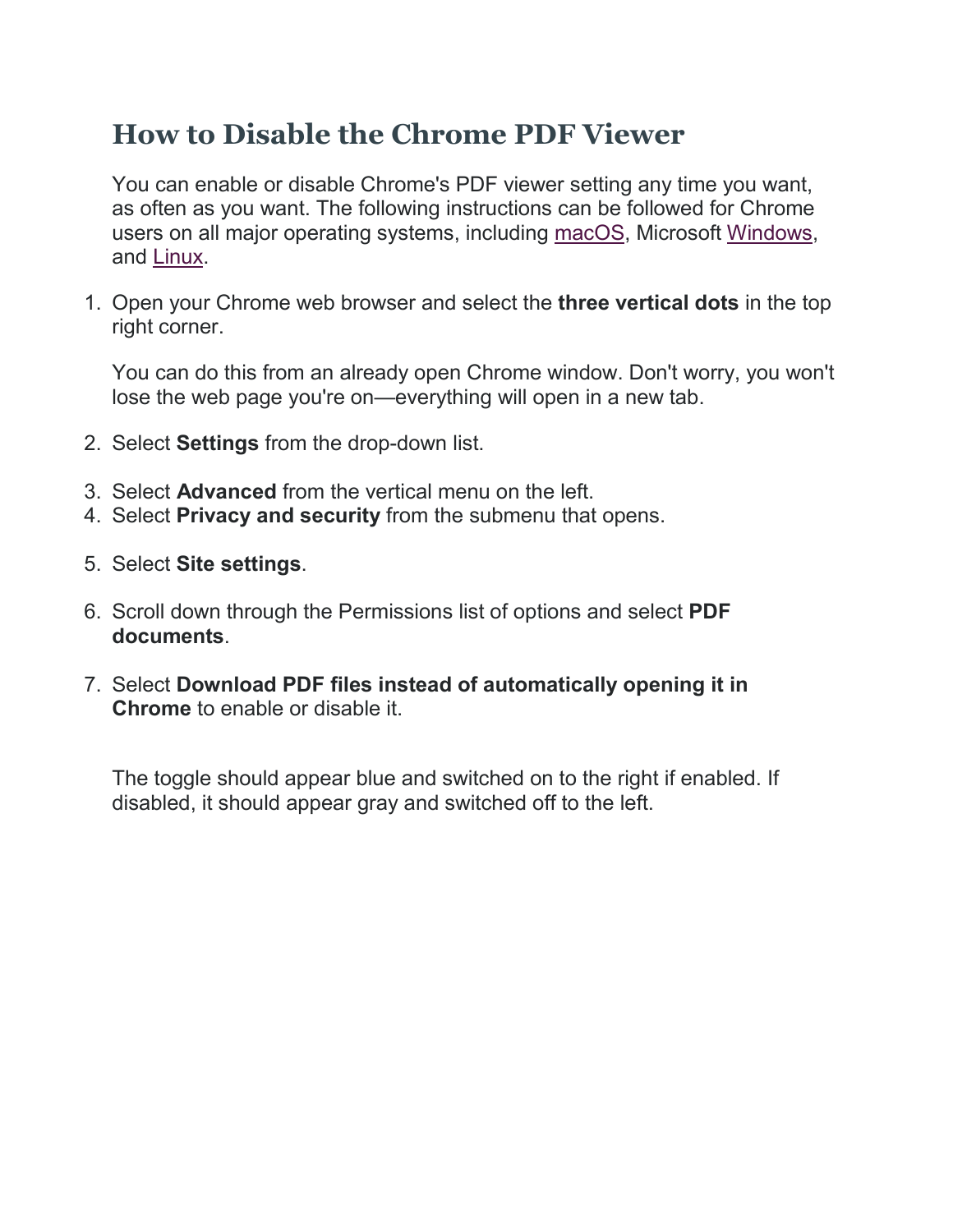## **How to Disable the Firefox PDF Viewer**

You can also use a different third party PDF viewer instead of Firefox's built-in PDF viewer. To change from using the built-in PDF viewer to Adobe Acrobat PDF viewer:

- 1. Click the menu button  $\equiv$  and select **Options**.
- 2. In the General panel, go down to the **Applications** section.
- 3. Find **Portable Document Format (PDF)** in the list and click on the entry to select it.
- 4. Click on the arrow under the **Action** column for the above entry and select Use other. When the list of available application appears, select the Adobe Acrobat PDF viewer.